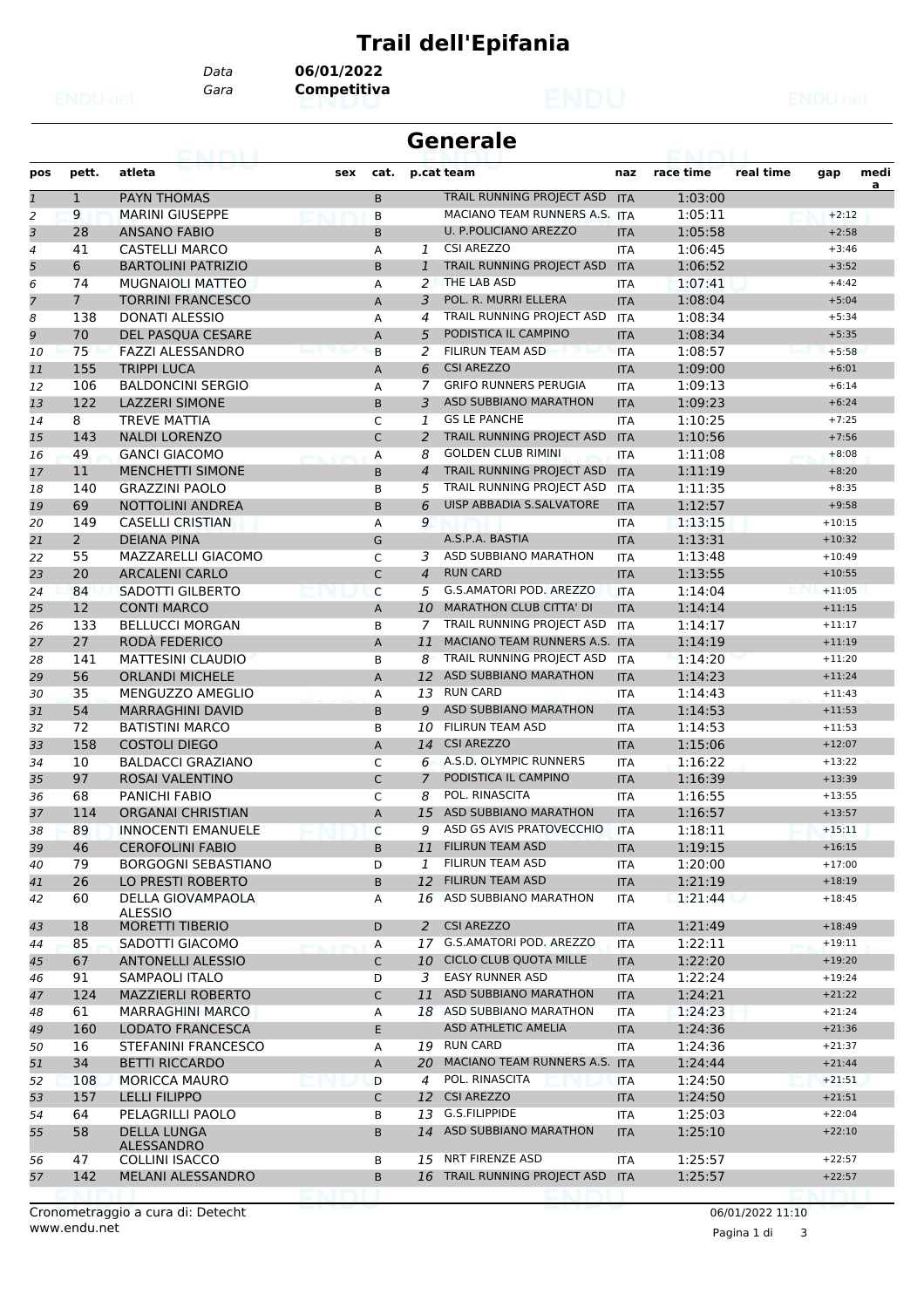## **Generale**

| pos | pett. | atleta                     | sex           | cat.         |                | p.cat team                     | naz        | race time | real time | gap      | medi<br>a |
|-----|-------|----------------------------|---------------|--------------|----------------|--------------------------------|------------|-----------|-----------|----------|-----------|
| 58  | 37    | <b>BELCARI FRANCESCO</b>   |               | B            |                | 17 RUN CARD                    | <b>ITA</b> | 1:26:03   |           | $+23:03$ |           |
| 59  | 159   | <b>RICCI NICHOL</b>        |               | Α            | 21             | <b>CSI AREZZO</b>              | <b>ITA</b> | 1:26:13   |           | $+23:13$ |           |
| 60  | 31    | <b>PELAGRACCI FILIPPO</b>  |               | B.           |                | 18 ATLETICA AVIS MAGIONE       | <b>ITA</b> | 1:26:15   |           | $+23:15$ |           |
| 61  | 50    | <b>BRAVETTI CHIARA</b>     |               | E            |                | <b>FILIRUN TEAM ASD</b>        | <b>ITA</b> | 1:26:18   |           | $+23:18$ |           |
| 62  | 139   | <b>DORIA SANDRA</b>        |               | E.           | $\mathbf{1}$   | TRAIL RUNNING PROJECT ASD      | <b>ITA</b> | 1:26:22   |           | $+23:23$ |           |
| 63  | 93    | <b>COLESCHI FILIPPO</b>    |               | B            | 19             | PODISTICA IL CAMPINO           | <b>ITA</b> | 1:26:24   |           | $+23:24$ |           |
| 64  | 120   | <b>PAOLUCCI LUCA</b>       |               | A            | 22             | ASD SUBBIANO MARATHON          | <b>ITA</b> | 1:26:30   |           | $+23:31$ |           |
| 65  | 90    | <b>CIABATTI GIUSEPPE</b>   |               | C            |                | 13 G.S.MAIANO                  | <b>ITA</b> | 1:26:35   |           | $+23:36$ |           |
| 66  | 29    | DI GREGORIO CLAUDIA        |               | E.           | 2              | MACIANO TEAM RUNNERS A.S. ITA  |            | 1:26:52   |           | $+23:52$ |           |
| 67  | 32    | MONTEGIOVE CORRADO         |               | B            | 20             | ATLETICA AVIS MAGIONE          | <b>ITA</b> | 1:27:07   |           | $+24:07$ |           |
| 68  | 13    | <b>ROSSI SIMONA</b>        |               | F            | $\mathbf{1}$   | TRAIL RUNNING PROJECT ASD      | <b>ITA</b> | 1:27:15   |           | $+24:15$ |           |
| 69  | 146   | <b>SEVERI EMANUELE</b>     |               | B            | 21             | TRAIL RUNNING PROJECT ASD      | <b>ITA</b> | 1:28:04   |           | $+25:04$ |           |
| 70  | 3     | <b>CUSSEAU GINEVRA</b>     |               | E            | 3              | MUGELLO OUTDOOR ASD            | <b>ITA</b> | 1:28:39   |           | $+25:39$ |           |
| 71  | 33    | <b>MAGNINI MICHELE</b>     |               | B            |                | 22 ATLETICA AVIS MAGIONE       | <b>ITA</b> | 1:28:52   |           | $+25:52$ |           |
| 72  | 78    | <b>LACHI ROBERTA</b>       |               | G            | $\mathbf{1}$   | <b>FILIRUN TEAM ASD</b>        | <b>ITA</b> | 1:28:55   |           | $+25:56$ |           |
| 73  | 156   | <b>FERRINI STEFANO</b>     |               | Α            | 23             | <b>CSI AREZZO</b>              | ITA        | 1:29:43   |           | $+26:43$ |           |
| 74  | 154   | <b>BROGI ROBERTO</b>       |               | C            | 14             | RONDA GHIBELLINA TEAM          | <b>ITA</b> | 1:29:48   |           | $+26:48$ |           |
| 75  | 77    | MIGLIORI FEDERICA          |               | E            | 4              | <b>FILIRUN TEAM ASD</b>        | <b>ITA</b> | 1:29:49   |           | $+26:50$ |           |
| 76  | 128   | <b>GENNAI MASSIMO</b>      |               | C            | 15             | <b>ATLETICA PONTICINO</b>      | <b>ITA</b> | 1:30:09   |           | $+27:09$ |           |
| 77  | 44    | <b>TONI FEDERICA</b>       |               | E            | 5              | <b>FILIRUN TEAM ASD</b>        | <b>ITA</b> | 1:30:16   |           | $+27:17$ |           |
| 78  | 152   | <b>BALDINI FABIO</b>       |               | A            | 24             | <b>CSI AREZZO</b>              | <b>ITA</b> | 1:30:28   |           | $+27:28$ |           |
| 79  | 115   | <b>GUERRA MANUELE</b>      |               | Α            | 25             | ASD SUBBIANO MARATHON          | <b>ITA</b> | 1:30:54   |           | $+27:55$ |           |
| 80  | 21    | <b>SCARPATO PAOLO</b>      |               | C            | 16             | <b>ASD SUBBIANO MARATHON</b>   | <b>ITA</b> | 1:30:56   |           | $+27:56$ |           |
| 81  | 95    | <b>REDONDI FABIO</b>       |               | B            | 23             | PODISTICA IL CAMPINO           | <b>ITA</b> | 1:31:31   |           | $+28:32$ |           |
| 82  | 105   | <b>ROSSINI GIANFRANCO</b>  |               | D            | 5              | <b>GRIFO RUNNERS PERUGIA</b>   | <b>ITA</b> | 1:32:25   |           | $+29:25$ |           |
| 83  | 148   | TENTI ANNA                 |               | F            | 2              | TRAIL RUNNING PROJECT ASD      | <b>ITA</b> | 1:32:32   |           | $+29:32$ |           |
| 84  | 147   | <b>SPAGGIARI SIMONE</b>    |               | B            | 24             | TRAIL RUNNING PROJECT ASD      | <b>ITA</b> | 1:34:59   |           | $+32:00$ |           |
| 85  | 153   | <b>FORNERO ENRICO</b>      |               | C            | 17             | ASS.ATL.LIBERTAS ORVIETO       | <b>ITA</b> | 1:35:31   |           | $+32:31$ |           |
| 86  | 126   | <b>BIANCHINI ALFREDO</b>   |               | C            |                | 18 ASS.ATL.LIBERTAS ORVIETO    | <b>ITA</b> | 1:35:31   |           | $+32:32$ |           |
| 87  | 51    | <b>BONCI CLAUDIO</b>       |               | Α            |                | 26 A.S.D. LA CHIANINA          | <b>ITA</b> | 1:35:40   |           | $+32:41$ |           |
| 88  | 19    | <b>SCARPELLI GIULIO</b>    |               | C            | 19             | <b>G.S.AMATORI POD. AREZZO</b> | <b>ITA</b> | 1:36:22   |           | $+33:22$ |           |
| 89  | 65    | <b>MENCARONI PAOLO</b>     |               | D            | 6              | <b>RUN CARD</b>                | <b>ITA</b> | 1:38:07   |           | $+35:08$ |           |
| 90  | 96    | <b>ROMUALDI RUBEN</b>      |               | $\mathsf{C}$ | 20             | PODISTICA IL CAMPINO           | <b>ITA</b> | 1:38:12   |           | $+35:12$ |           |
| 91  | 94    | <b>ORLANDI MIRKO</b>       |               | C            | 21             | PODISTICA IL CAMPINO           | ITA        | 1:38:14   |           | $+35:15$ |           |
| 92  | 107   | DI BETTO JACOPO            |               | B            | 25             | <b>ATLETICA SINALUNGA</b>      | <b>ITA</b> | 1:38:14   |           | $+35:15$ |           |
| 93  | 121   | <b>FURFARO GABRIELE</b>    |               | C            | 22             | ASD SUBBIANO MARATHON          | <b>ITA</b> | 1:38:15   |           | $+35:15$ |           |
| 94  | 39    | <b>TAMBURI LUCA</b>        |               | B            | 26             | <b>RUN CARD</b>                | <b>ITA</b> | 1:40:26   |           | $+37:27$ |           |
| 95  | 98    | <b>UNCINI MASSIMO</b>      |               | C            | 23             | PODISTICA IL CAMPINO           | <b>ITA</b> | 1:41:32   |           | $+38:32$ |           |
| 96  | 113   | <b>VAGNETTI PIERLUIGI</b>  |               | $\mathsf{C}$ |                | 24 ASD SUBBIANO MARATHON       | <b>ITA</b> | 1:41:32   |           | $+38:32$ |           |
| 97  | 92    | <b>BISACCIONI ALESSIO</b>  |               | C            | 25             | PODISTICA IL CAMPINO           | <b>ITA</b> | 1:41:32   |           | $+38:33$ |           |
| 98  | 40    | <b>BORRIELLO GIORGIA</b>   |               | E.           | 6              | <b>RUN CARD</b>                | <b>ITA</b> | 1:41:53   |           | $+38:54$ |           |
| 99  | 63    | <b>BALDINI ILENIA</b>      |               | E            | $\overline{7}$ | G.S.FILIPPIDE                  | ITA        | 1:41:56   |           | $+38:57$ |           |
| 100 | 23    | <b>GONNELLI MARCO</b>      |               | C            | 26             | POL. RINASCITA                 | <b>ITA</b> | 1:41:59   |           | $+39:00$ |           |
| 101 | 14    | <b>FELICI CINZIA</b>       |               | G            | 2              | ASD SUBBIANO MARATHON          | <b>ITA</b> | 1:42:35   |           | $+39:36$ |           |
| 102 | 88    | <b>SCATTOLINI ELEONORA</b> |               | F            | 3              | <b>ATLETICA CIVITANOVA</b>     | <b>ITA</b> | 1:43:30   |           | $+40:30$ |           |
| 103 | 82    | <b>BARBINI FABRIZIO</b>    |               | А            | 27             | <b>RUN CARD</b>                | ITA        | 1:43:30   |           | $+40:31$ |           |
| 104 | 102   | <b>VANNINI TIZIANO</b>     |               | В            | 27             | <b>RUN CARD</b>                | <b>ITA</b> | 1:43:42   |           | $+40:43$ |           |
| 105 | 144   | PERUZZI CLAUDIO            |               | В            | 28             | TRAIL RUNNING PROJECT ASD      | <b>ITA</b> | 1:44:15   |           | $+41:15$ |           |
| 106 | 109   | <b>TORZINI FEDERICA</b>    |               | E            | 8              | POL. RINASCITA                 | <b>ITA</b> | 1:44:56   |           | $+41:56$ |           |
| 107 | 134   | <b>BENNATI SERGIO</b>      |               | D            | 7              | TRAIL RUNNING PROJECT ASD      | <b>ITA</b> | 1:45:15   |           | $+42:16$ |           |
| 108 | 66    | <b>BIGOZZI EDOARDO</b>     |               | Α            | 28             | A.S.D. AVIS FOIANO             | <b>ITA</b> | 1:45:29   |           | $+42:30$ |           |
| 109 | 71    | <b>OCCHIOLINI FILIPPO</b>  |               | В            |                | 29 FILIRUN TEAM ASD            | ITA        | 1:46:06   |           | $+43:06$ |           |
| 110 | 80    | <b>VERDELLI SARA</b>       |               | F            | 4              | <b>FILIRUN TEAM ASD</b>        | <b>ITA</b> | 1:46:07   |           | $+43:07$ |           |
| 111 | 136   | <b>BINDI ALESSANDRO</b>    |               | В            | 30             | TRAIL RUNNING PROJECT ASD      | <b>ITA</b> | 1:46:32   |           | $+43:33$ |           |
| 112 | 123   | <b>DUCCI KENNETH JOHN</b>  |               | B            | 31             | ASD SUBBIANO MARATHON          | <b>ITA</b> | 1:46:35   |           | $+43:35$ |           |
| 113 | 73    | ANGIOLINI MATTEO           |               | А            |                | 29 FILIRUN TEAM ASD            | <b>ITA</b> | 1:47:02   |           | $+44:03$ |           |
| 114 | 104   | <b>MELANI SILVIA</b>       |               | F.           | 5              | <b>GRIFO RUNNERS PERUGIA</b>   | <b>ITA</b> | 1:47:08   |           | $+44:08$ |           |
| 115 | 151   | <b>CAPPELLI NICOLETTA</b>  |               | F            | 6              |                                | <b>ITA</b> | 1:47:25   |           | $+44:26$ |           |
| 116 | 119   | RIGHETTI VITTORIO          |               | C            | 27             | ASD SUBBIANO MARATHON          | <b>ITA</b> | 1:47:33   |           | $+44:34$ |           |
| 117 | 103   | <b>MENGONI ROBERTA</b>     |               | G            | 3              | G.S.AMATORI POD. AREZZO        | <b>ITA</b> | 1:48:00   |           | $+45:01$ |           |
| 118 | 117   | ROSSI STEFANO              |               | C            | 28             | ASD SUBBIANO MARATHON          | <b>ITA</b> | 1:48:00   |           | $+45:01$ |           |
| 119 | 87    | MUZZI MARIA CRISTINA       |               | G            | $\overline{4}$ | G.S.AMATORI POD. AREZZO        | <b>ITA</b> | 1:48:15   |           | $+45:15$ |           |
| 120 | 36    | <b>VIERUCCI ELISA</b>      |               | F.           | $\overline{7}$ | <b>RUN CARD</b>                | <b>ITA</b> | 1:48:31   |           | $+45:31$ |           |
| 121 | 145   | PANONI DANIELA             |               | G            | 5              | TRAIL RUNNING PROJECT ASD      | ITA        | 1:52:16   |           | $+49:17$ |           |
|     |       |                            | <b>PER IN</b> |              |                |                                |            |           |           |          |           |

Pagina 2 di 3